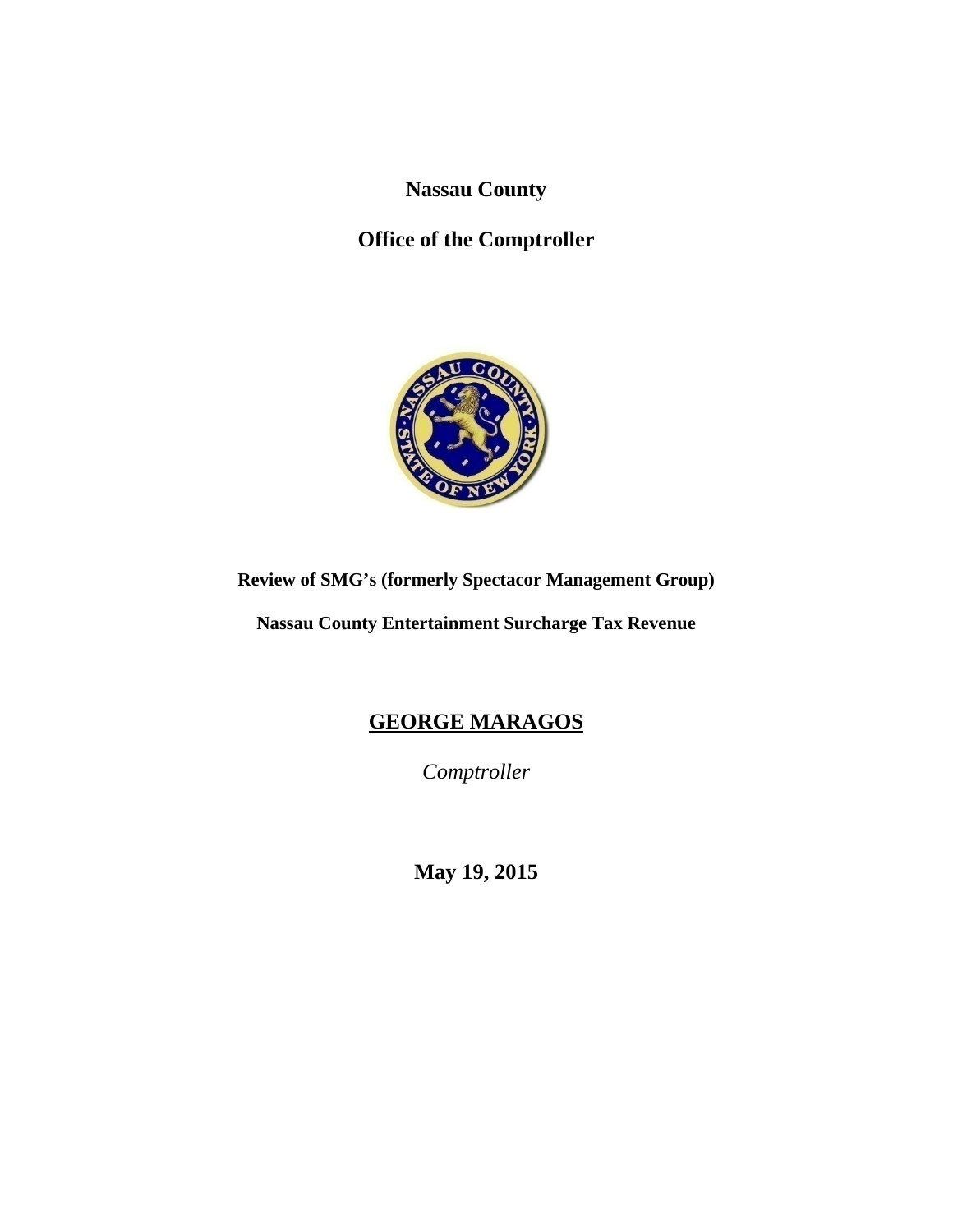# **NASSAU COUNTY**  *OFFICE OF THE COMPTROLLER*

**George Maragos** 

*Comptroller* 

Raymond J. Averna, Esq. *Deputy Comptroller* 

Sergio Blanco *Counsel to the Comptroller* 

Jostyn Hernandez *Director of Communications* 

Michael Olney *Counsel to the Comptroller* 

Review Staff

JoAnn Greene *Director of Field Audit* 

> Linda Leung *Project Manager*

Aurora Scifo *Deputy Director of Field Audit* 

> Joseph Giamanco *Field Auditor*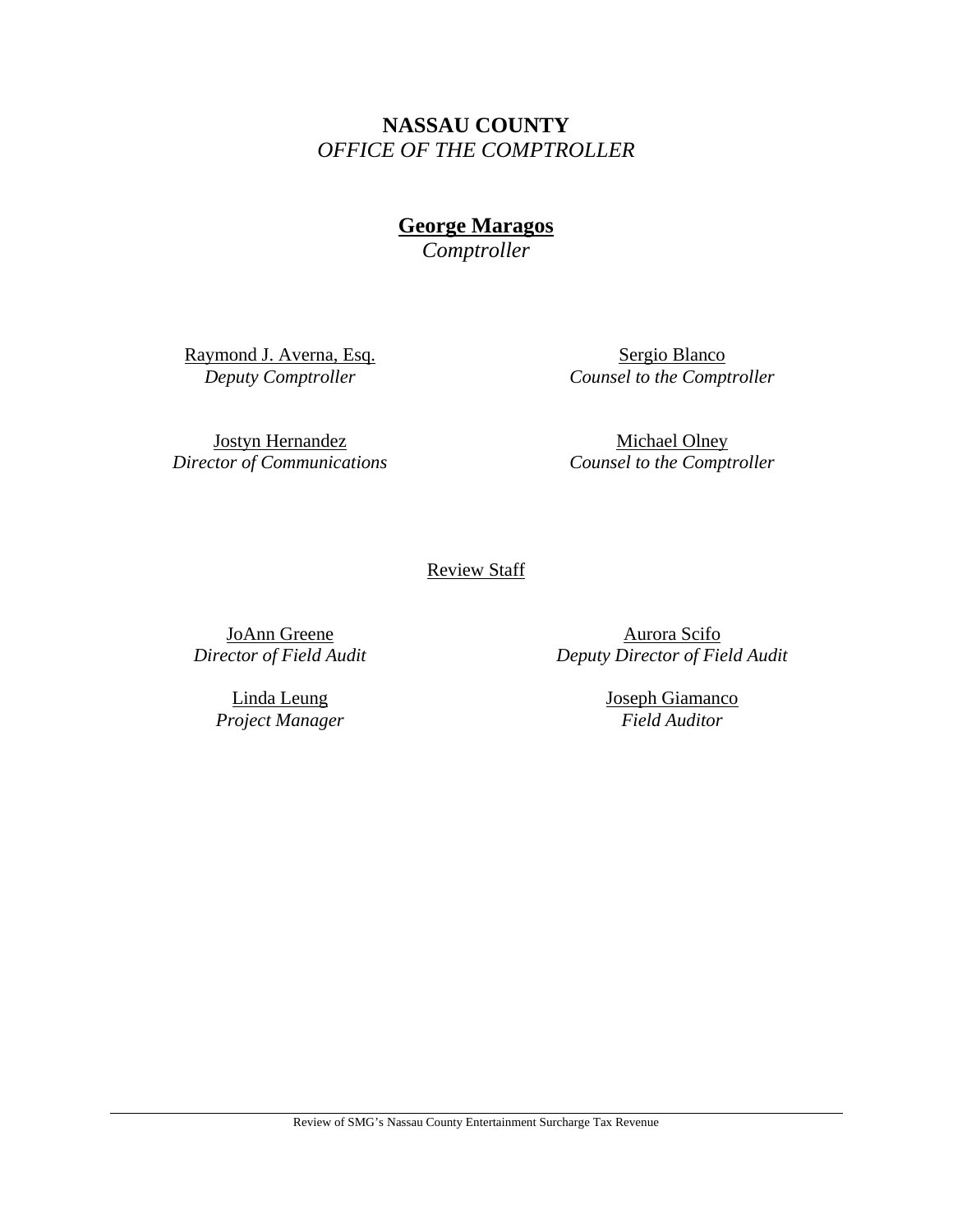SMG is required to pay Nassau County an Entertainment Surcharge Tax of \$1.50 per seat sold for events at the Nassau Veterans Memorial Coliseum in accordance with Chapter 179 of the Laws of New York 2000, Local Law No. 28-2000. The Nassau County Administrative Code, Article 3a Entertainment Surcharge Regulation<sup>1</sup> allows tax-exempt organizations to be exempt from the tax.

# **Key Findings:**

SMG owes the County a total of \$176,523 for the period January 1, 2012 to March 31, 2014. This amount includes surcharge taxes of \$100,056 related to audit findings on 66,704 seats sold during the audit period, plus penalties of \$50,029 and interest of \$26,438.

- The audit determined that the exemptions from tax claimed by SMG for 65,381 tickets sold were not valid because SMG could not provide the auditors with proof of the organizations' tax exempt status and/or the payments for these tickets were not made directly by the claimed tax-exempt organizations.
- The audit found that another 1,323 tickets were sold but not included on SMG's tax returns.

# **Key Recommendations:**

We recommend that SMG:

 $\overline{a}$ 

- remit the amount owed of \$176,523 to the County in connection with the unsupported tax exemptions for 65,381 seats and the unreported ticket sales for 1,323 seats;
- obtain and retain tax-exempt certificates as proof of tax exempt ticket sales;
- ensure tax exemptions are only given to legitimate charities by verifying the tax-exempt number and organization's name to the charities websites or via telephone; and
- require direct payments from the tax-exempt organization for all tax-exempt tickets sold.

\*\*\*\*\*\*\*

The matters covered in this report have been discussed with the officials of SMG. On March 3, 2015, we submitted a draft letter with the finding to SMG for their review. SMG provided their response on April 20, 2015. Their response and our follow up to their response are included at the end of this report.

<sup>&</sup>lt;sup>1</sup> Nassau County Administrative Code, Article 3a Entertainment Surcharge Regulations §5-93.0 Exemptions.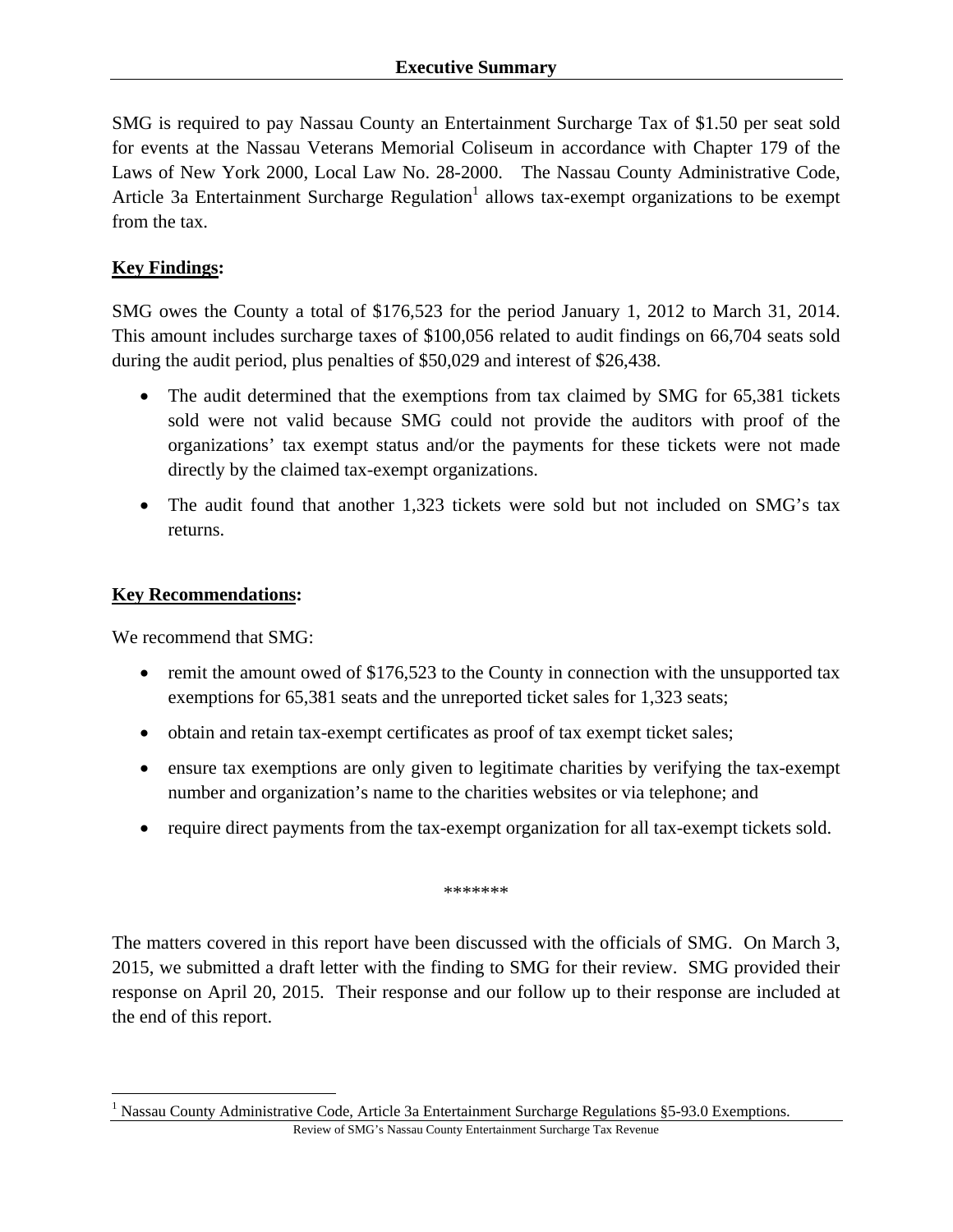# **Page**

| $\bf INTRODUCTION. 1$                                                                          |  |
|------------------------------------------------------------------------------------------------|--|
|                                                                                                |  |
|                                                                                                |  |
| SMG Did Not Pay Entertainment Surcharge Tax on All Tickets Sold and Improperly Allowed         |  |
| <b>Appendix A</b> - SMG Response to the Findings of the Review of the Nassau County's          |  |
| <b>Appendix B</b> - Auditor's Follow Up to SMG's Response to the Review of the Nassau County's |  |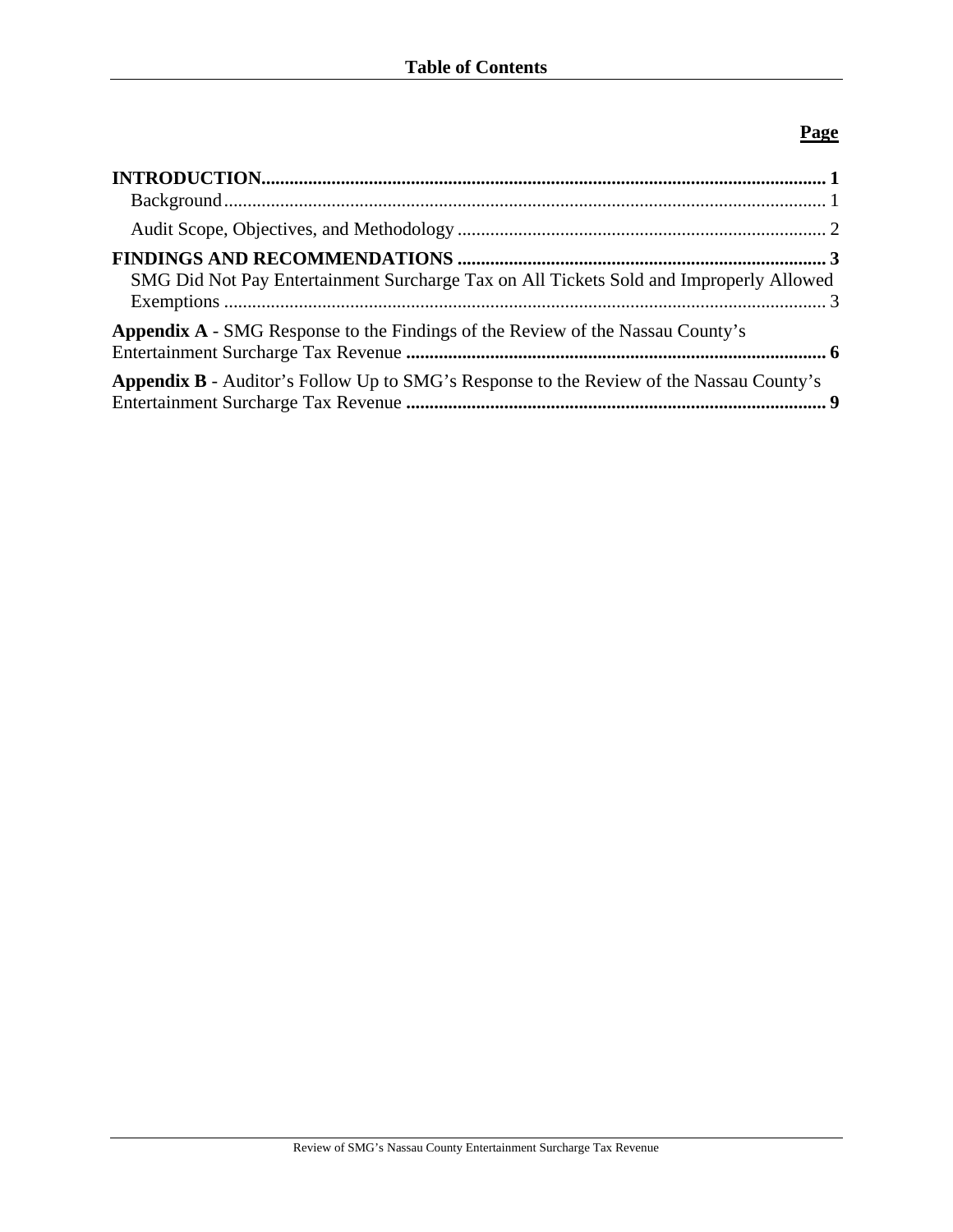# **Background**

 $\overline{a}$ 

The Comptroller's Office has completed its review of SMG's payment of the Entertainment Surcharge Tax for events held at the Nassau Veterans Memorial Coliseum ("Coliseum") managed by SMG, as agent for the New York Islanders Hockey Club.

The Entertainment Surcharge Tax regulation imposes a surcharge tax of \$1.50 per ticket for entertainment events held in Nassau County with a permanent seating capacity of 2,500 seats. The Nassau County Administrative Code, Article 3a Entertainment Surcharge Regulation<sup>2</sup> also allows tax-exempt organizations to be exempt from the tax. According to New York Tax Law Chapter 179.2 (Section 1202(d)(iii)), "such tax may be collected and administered by the county treasurer or other fiscal officers of Nassau county by such means and in such manner as other taxes which are now collected and administered by such officers or as otherwise may be provided by such local law, ordinance or resolution". Collecting this tax in the same manner as other taxes requires the organization to have a valid tax-exempt certificate and be the direct payer of record<sup>3</sup> in order to be exempt from taxes. Any person failing to pay the \$1.50 surcharge tax shall be subject to a penalty of fifty percent on the tax amount due plus interest of nine percent per annum, compounded daily on the total tax and penalty amount.<sup>4</sup>

As shown in Exhibit I, SMG sold a total of 842,144 tickets and paid \$1,263,574 to the County for events held at the Coliseum from January 1, 2012 to March 31, 2014.

<sup>&</sup>lt;sup>2</sup> Nassau County Administrative Code, Article 3a Entertainment Surcharge Regulations  $\S$ 5-93.0 Exemptions.

<sup>&</sup>lt;sup>3</sup> New York State Department of Taxation and Finance, Publication 843 (12/09), A Guide to Sales Tax in New York State for Exempt Organizations, page 16.

<sup>4</sup> Nassau County Administrative Code, Article 3a Entertainment Surcharge Regulations §5-104.0.a,b.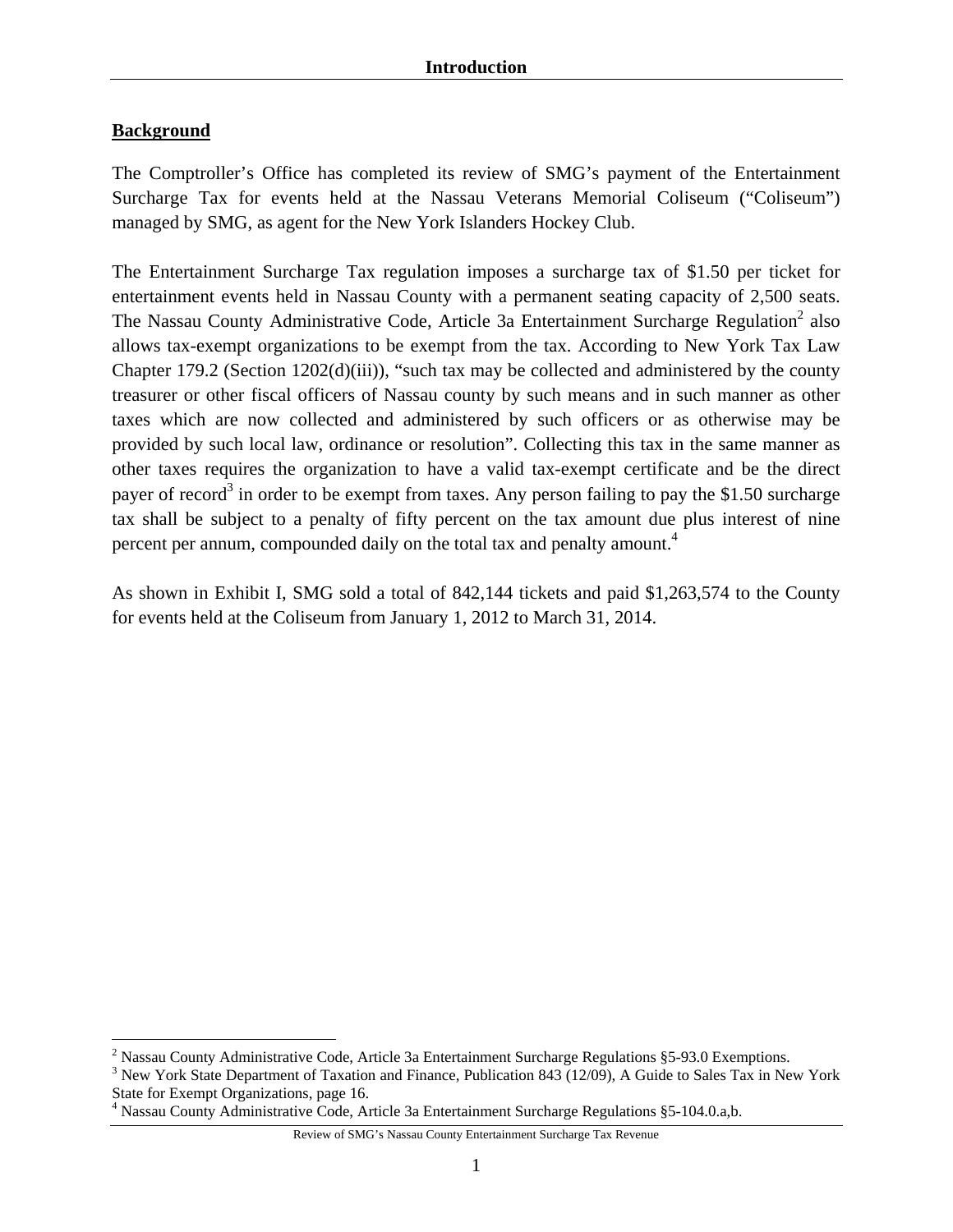### **Exhibit I**

 $\overline{a}$ 

| SMG Entertainment Surcharge Taxes Paid and Tickets Sold |
|---------------------------------------------------------|
| <b>Nassau Veterans Memorial Coliseum</b>                |
| 2012 to March 31, 2014                                  |

| Year         | <b>Tickets Sold</b> | <b>Taxes Paid</b> |           |  |
|--------------|---------------------|-------------------|-----------|--|
| 2012         | 361,496             | \$                | 542,603   |  |
| 2013         | 327,485             | \$                | 491,227   |  |
| 2014         | 153,163             | S                 | 229,744   |  |
| <b>Total</b> | 842,144             |                   | 1,263,574 |  |

<sup>1</sup> In 2012, calculation of taxes for tickets sold was  $361,496 \times $1.50 = $542,244$ plus the Trans Siberian 2012 tax adjustment of \$358.50.

#### **Audit Scope, Objectives, and Methodology**

The objective of the audit was to review the entertainment tax revenues collected by the Office of the Nassau County Treasurer to ensure that the taxes were computed correctly, remitted in a timely manner, and properly recorded in the County's accounting system, the Nassau Information Financial System ("NIFS"). The review period was from January 1, 2012 to March 31, 2014.

The auditors selected tax-exempt tickets sold for 10 months during the scope period based on total taxes and tested for compliance with tax-exempt guidelines. In addition, all the months that reported taxes paid on the number of complimentary tickets issued for each event were also reviewed. The tax returns submitted by SMG were compared to Ticketmaster reports<sup>5</sup> and complimentary tickets were verified to contract agreements. We also traced the revenues received to NIFS to ensure the amounts were correctly recorded in the appropriate general ledger account. We tested for timeliness of submission of tax returns and for collection of interest and penalties if returns were not submitted promptly.

We believe our review provides a reasonable basis for the findings and recommendations contained herein.

<sup>&</sup>lt;sup>5</sup> Ticketmaster reports are used by the event operators to record all tickets sold and complimentary tickets issued for all events listed on the tax returns.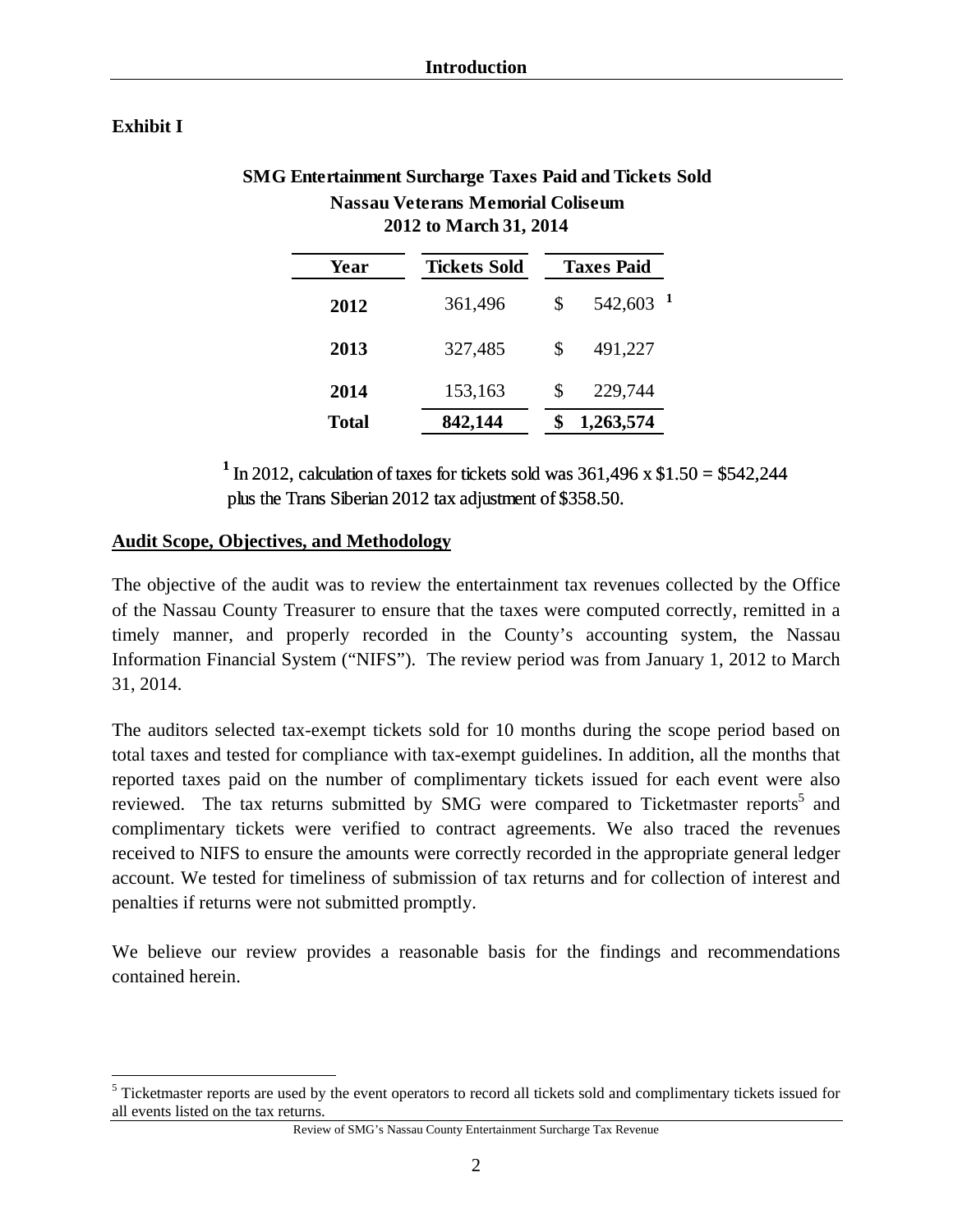### **Audit Finding (1):**

<u>.</u>

# **SMG Did Not Pay Entertainment Surcharge Tax on All Tickets Sold and Improperly Allowed Exemptions**

Our review found that SMG owes the County a total of \$176,523 for 65,381 tickets issued to taxexempt organizations that did not have proof of exemption and also for 1,323 tickets sold that they did not remit the tax on for the period January 1, 2012 to March 31, 2014. (Refer to Exhibit II).

Tickets issued to government agencies, corporations, associations or trusts operated exclusively for religious, charitable, or educational purposes are exempt from the surcharge tax. We examined ticket records from January 1, 2012 to March 31, 2014 and found that SMG did not properly follow the tax exemption guidelines. An organization requesting tax-exempt status on the purchase of tickets, per NYS, must "provide vendors with a properly completed ST-119.1, Exempt Organization Purchase Certificate and the organization must be…the direct payer of record."6

SMG could not provide the auditors with these certificates. Instead, SMG provided Excel worksheets that showed the tax-exempt organization, the amount of tickets, a tax-exempt number and the payer name as support for the tax-exempt tickets in our test sample. The auditors compared the data on the Excel worksheets to the IRS tax-exempt database<sup>7</sup> and to the New York State Charities Bureau Registry Search ("Charities Bureau") website.<sup>8</sup> Secondly, the auditors verified that NYS tax guidelines were followed, which required payments made using cash, a check or a debit or credit card in the name of the organization itself. "An Employee, officer, or agent of the organization may not use a personal check or personal debit or credit card to make tax-exempt purchases on behalf of the organization, even if that person will later be reimbursed by the organization."<sup>9</sup>

The auditors reviewed all group ticket sales for 2012, 2013 and 2014 from the Excel worksheets and determined that only 827 tickets qualified for tax exemption status (based on the requirements that the organization is a verifiable charity, the organization's tax-exempt certificate was provided, and the payer of record matched the name of the organization).

<sup>&</sup>lt;sup>6</sup> New York State Department of Taxation and Finance, Publication 843 (12/09), A Guide to Sales Tax in New York State for Exempt Organizations, page 16.

<sup>&</sup>lt;sup>7</sup> IRS Organizations Eligible to Receive Tax-Deductible Charitable Contributions Publication 78 database.

<sup>&</sup>lt;sup>8</sup> New York State Office of the Attorney General Charities Bureau Registry Search website http://www.charitiesnys.com/home.jsp. 9

<sup>&</sup>lt;sup>9</sup> New York State Department of Taxation and Finance, Publication 843 (12/09), A Guide to Sales Tax in New York State for Exempt Organizations, page 16.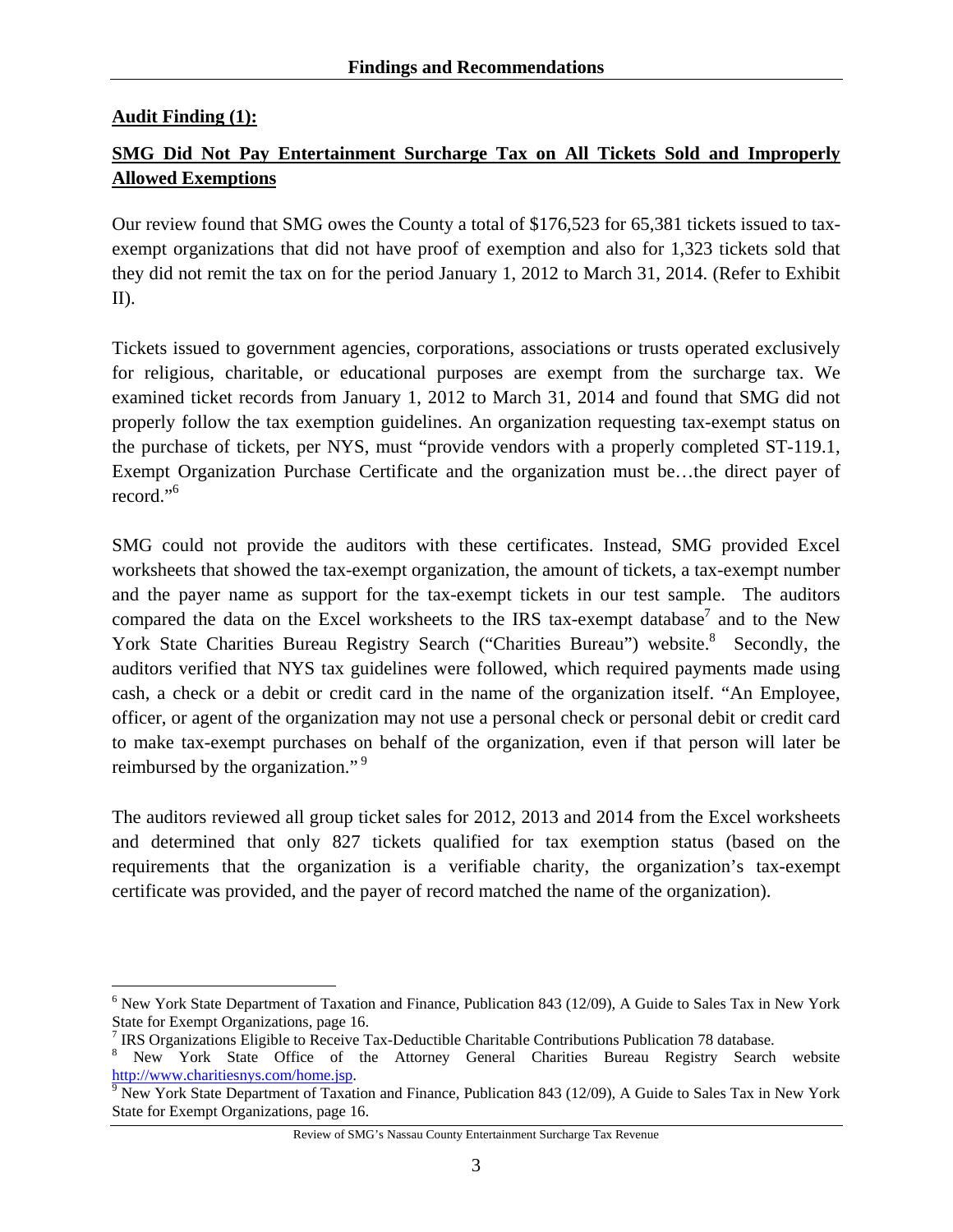The auditors also found that SMG's tickets for the Long Island Boat and the Fire (EMS) shows (held in the exhibition hall) were not always listed on the tax returns but were classified as taxexempt. SMG did not provide valid tax-exempt certificates for the two promoters of these shows that contracted with SMG to hold them at the Coliseum. SMG provided a tax-exempt certificate from the Friends of Islip Town Firefighters, Inc. for the Fire (EMS) show that did not have a valid tax-exempt number although the auditors found the organization's name on the Charities Bureau website.

In conclusion, SMG did not verify the tax-exempt numbers on the certificates to the aforementioned charities' websites to ensure the organization was properly exempt from the County Entertainment tax and also did not require payment for tickets to be made directly by the organization itself. As a result, 65,381 tax-exempt tickets SMG claimed during the audit period are subject to the surcharge tax, penalty and interest totaling \$173,066 owed to the County.

Also, on a test sample basis, the auditors examined and compared the tickets reported to the County on the tax returns to both the corresponding Ticketmaster reports and to the event contract agreements. This examination found an additional 1,323 tickets not reported on the tax returns to the County for which SMG owes surcharge taxes of \$3,457 to the County.

Exhibit II summarizes the surcharge taxes SMG owes the County for the scope period: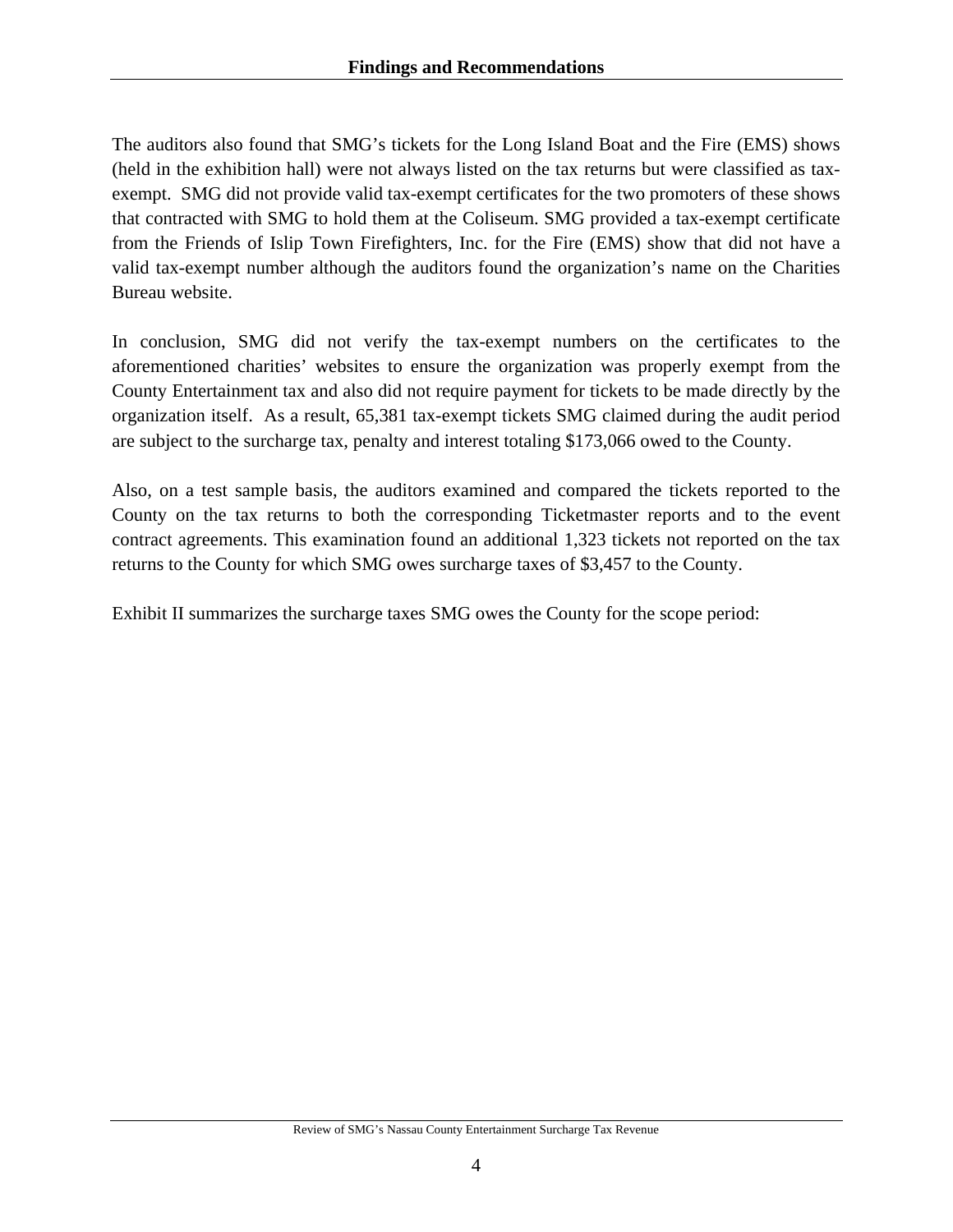## **Exhibit II**

| <b>SMG</b>                             |
|----------------------------------------|
| <b>Taxes Owed to County</b>            |
| January 1, 2012 through March 31, 2014 |

|                                                                      | 2012         | 2013     | 2014     | <b>Total</b> |
|----------------------------------------------------------------------|--------------|----------|----------|--------------|
| <b>Tickets Not Reported on</b><br><b>Tax Return</b>                  | 1,231        | 39       | 53       | 1,323        |
| <b>Unsupported Tax Exempt</b><br>Tickets <sup>1, 2</sup>             | 23,746       | 23,239   | 18,396   | 65,381       |
| <b>Total Tickets</b>                                                 | 24,977       | 23,278   | 18,449   | 66,704       |
| <b>Entertainment Tax Due</b><br>(\$1.50 per Tickets Sold)            | \$37,465     | \$34,917 | \$27,674 | \$100,056    |
| <b>Penalty for Non Payment</b><br>of Taxes $\omega$ 50% <sup>3</sup> | 18,733       | 17,459   | 13,837   | 50,029       |
| <b>Interest to Date</b><br>(9% Compounded Daily) <sup>3</sup>        | 14,829       | 8,627    | 2,982    | 26,438       |
| <b>Total Amount Due</b>                                              | 71,027<br>S. | \$61,003 | \$44,493 | \$176,523    |

**1** Tax Exempt tickets include the Long Island Boat and Fire EMS shows held in the exhibition arena of Nassau Coliseum.

<sup>2</sup> Unsupported Tax Exempt Tickets is adjusted for 827 tickets found on the charity bureau website and the organization was the direct payer of record.

 $3$  Interest to date was calculated from tax return due date through January 2, 2015.

#### **Audit Recommendations:**

We recommend that SMG:

- a) remit the surcharge tax of \$176,523 to the County for the unremitted tickets sold and the tax-exempt tickets missing the required support documents;
- b) ensure tax exemptions are only given to legitimate charities by verifying the tax-exempt number and organization's name to the charities websites or via telephone;
- c) require direct payments from the tax-exempt organization for all tax-exempt tickets issued; and
- d) obtain and retain tax-exempt certificates as proof for tax exemption of tickets.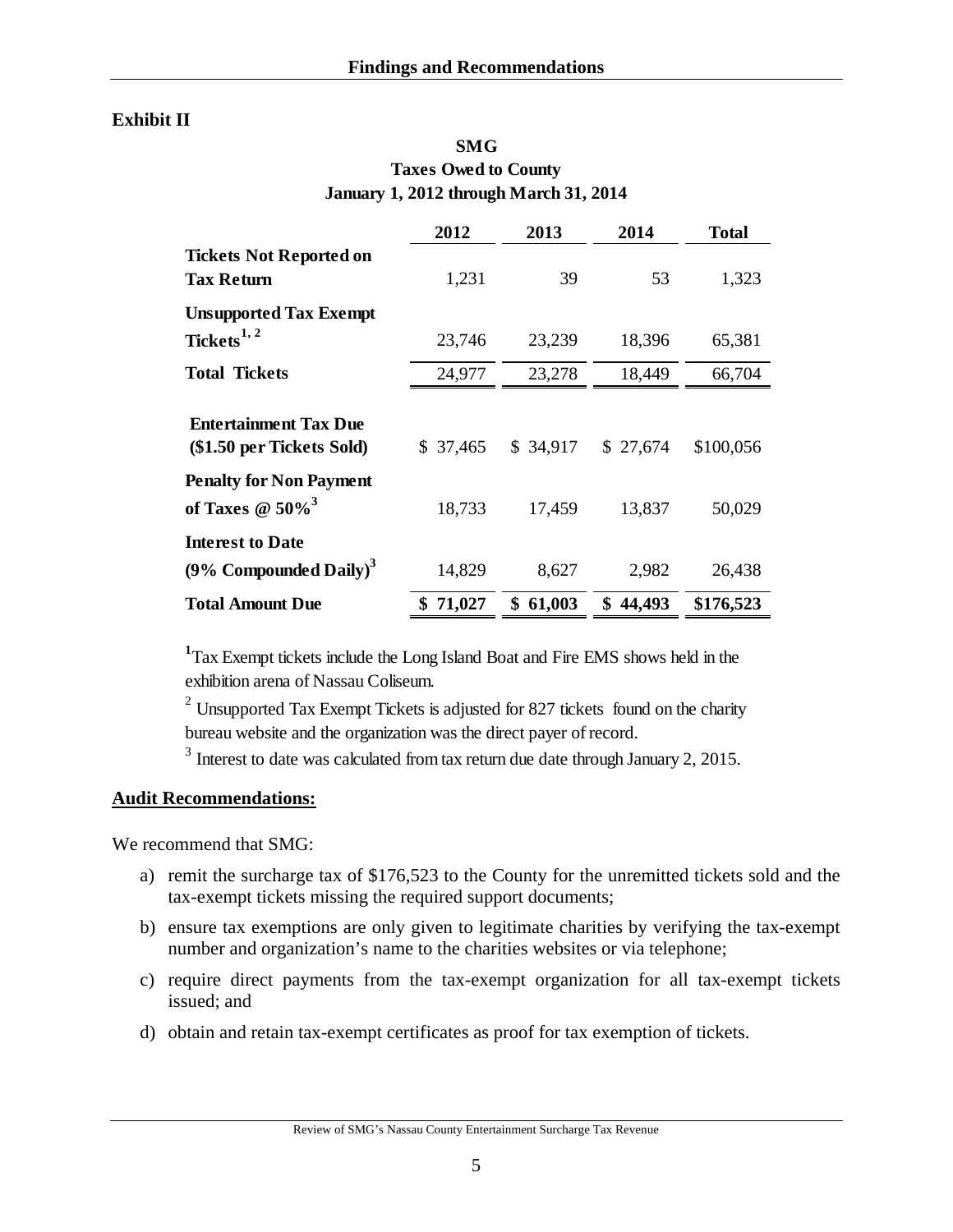

JoAnn Greene, MBA CPA Director of Field Audit Nassau County Comptroller's Office 240 Old Country Road **Room 207** Mineola, NY 11501

Dear Ms. Greene:

We are in receipt of the Comptroller's draft letter (the "Letter") concerning its review of the Nassau County's Entertainment Surcharge Tax (the "Tax") Revenue for Nassau Veterans Memorial Coliseum (the "Nassau Coliseum"). SMG is the retained manager of the Nassau Coliseum as agent for the building lessee and operator, New York Islanders Hockey Club, LP, and writes to respond to the Letter.

As an initial note, the Letter incorrectly sets forth the standard for establishing exemption from the Tax under both applicable law and past precedent. As you are aware, Nassau County's authority to establish an "entertainment surcharge" tax is established pursuant to NY Tax Law §1202(d), and the tax itself is established under Nassau County Administrative Code, Art. 3, §§ 5-79.0 to 5.84.0 (the "Code"). An exemption (the "Exemption") to the Tax is set forth in the implementing regulations, at § 5-93.0(d), for charitable organizations. State law, the Code, and the implementing regulations do not establish any Nassau County "exemption guidelines" as the term is used in the Letter.

In particular, none of the NY State Tax Law, Nassau County Code, or the implementing regulations establishes as a requirement any of the following conditions that have been adopted for the first time for purposes of this particular audit: i) a prior completed ST-119.1, ii) verification against charity registries, and iii) the exempt organization itself is identified as the "direct payer".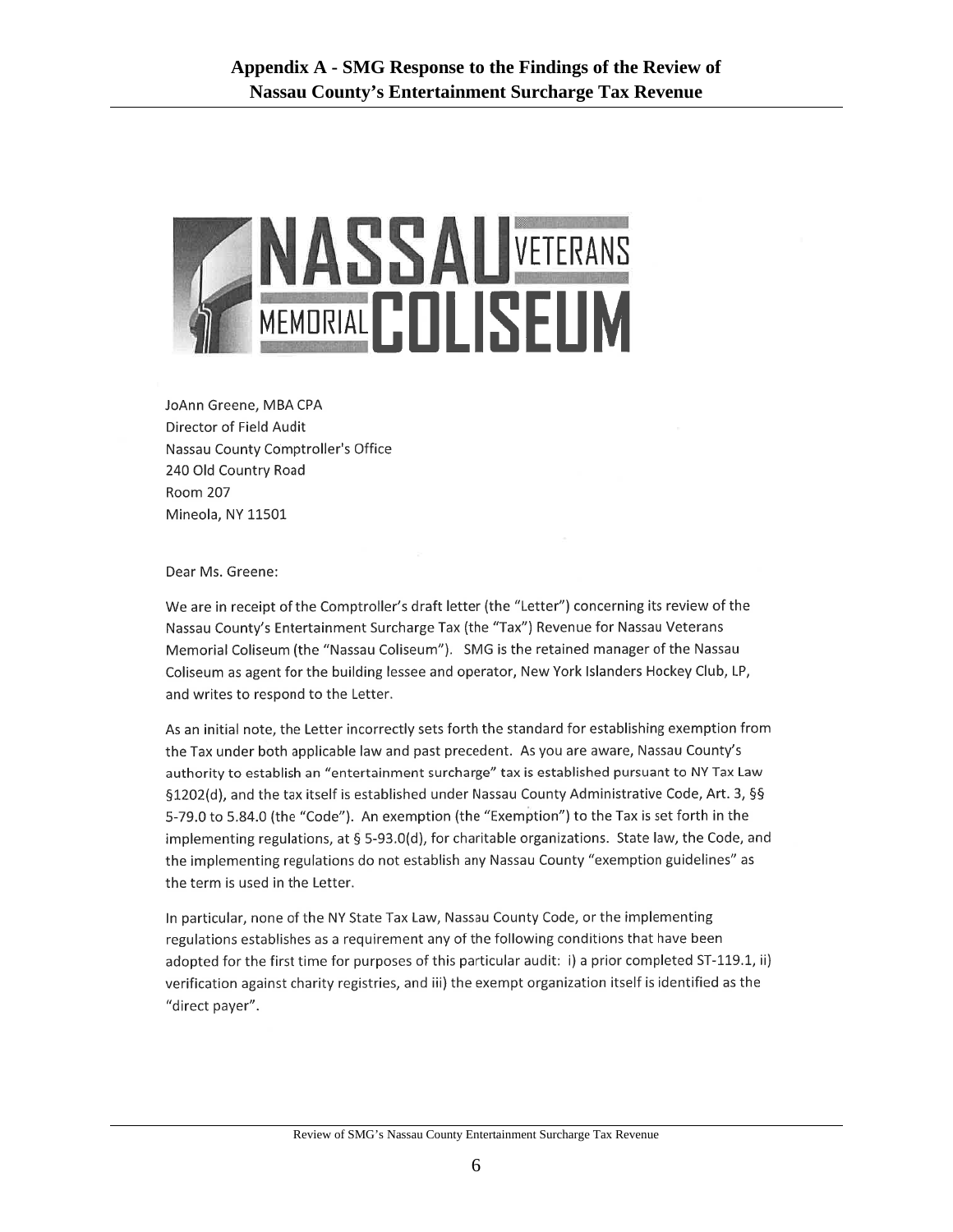To the contrary, it is apparent that tax exempt status is a legal status that may exist independent of these elements, and indeed, past auditors have considered sufficient evidence of tax-exempt status that does not satisfy each of the elements. In fact, it is our belief that the Comptroller has never before invoked inapposite pamphlets and technical requirements to justify imposition of the Tax in a case in which the Exemption would otherwise apply. Indeed, SMG's practices with respect to the Exemption fully conform to past practice as validated by past auditors, and SMG was justified in continuing to rely upon and follow these previouslyvalidated practices. The auditor's current approach introduces technicalities that would render the Exemption process impracticable, and thus severely undermine the philanthropic purpose of the Exemption.

As an initial note, it is apparent that the auditor seized on asserted technicalities to disallow 98.6% of the Exemption claims. It is apparent that the auditor failed properly to identify the event sponsors, resulting in wholesale disqualification for a large number of events for which tax-exempt certificates were in fact produced. After the certificates were provided, most of these claims were disallowed on an alternative technical and improper ground that the "direct payer" on behalf of the organization was not the organization, itself. Again, this is a technical objection, which does not go to the merits of the Exemption claim, and has been rejected by past auditors and is thus inconsistent with past practice. SMG notes that it routinely makes tax exempt purchases for the County, which in turn denies any sales tax that is included in billing despite the fact that SMG administered the purchase.

- 1. Girl Scouts, Boy Scouts and School Districts: The Exemption is obviously intended to apply to organizations like the Girl Scout and Boy Scouts and education districts, and their events have always been treated as exempt by past auditors, even in situations where the rental check was tendered on behalf of the exempt organization by an agent or third-party. There has never been any prohibition on the payment by a different payer on behalf of such organizations, and as a practical matter, this is how such organizations function. SMG has produced exemption certificates from Nassau/Suffolk Girl Scouts, Boy Scouts, etc., and it is obvious that these organizations are duly organized and qualified charities within the specific contemplation of the Exemption.
- 2. Friends of Islip Town Firefighters, Inc.: This event occurs in the Exhibition Hall, which is not a part of the Arena and has no seating, and is therefore not subject to the Tax. Further, we note that this event has always been treated as exempt by past auditors. As an additional matter, even if the Tax does apply, SMG has produced sufficient proof that the event is for the benefit of the Town of Islip Fire Department, which the auditor in fact located on the Charities Bureau website.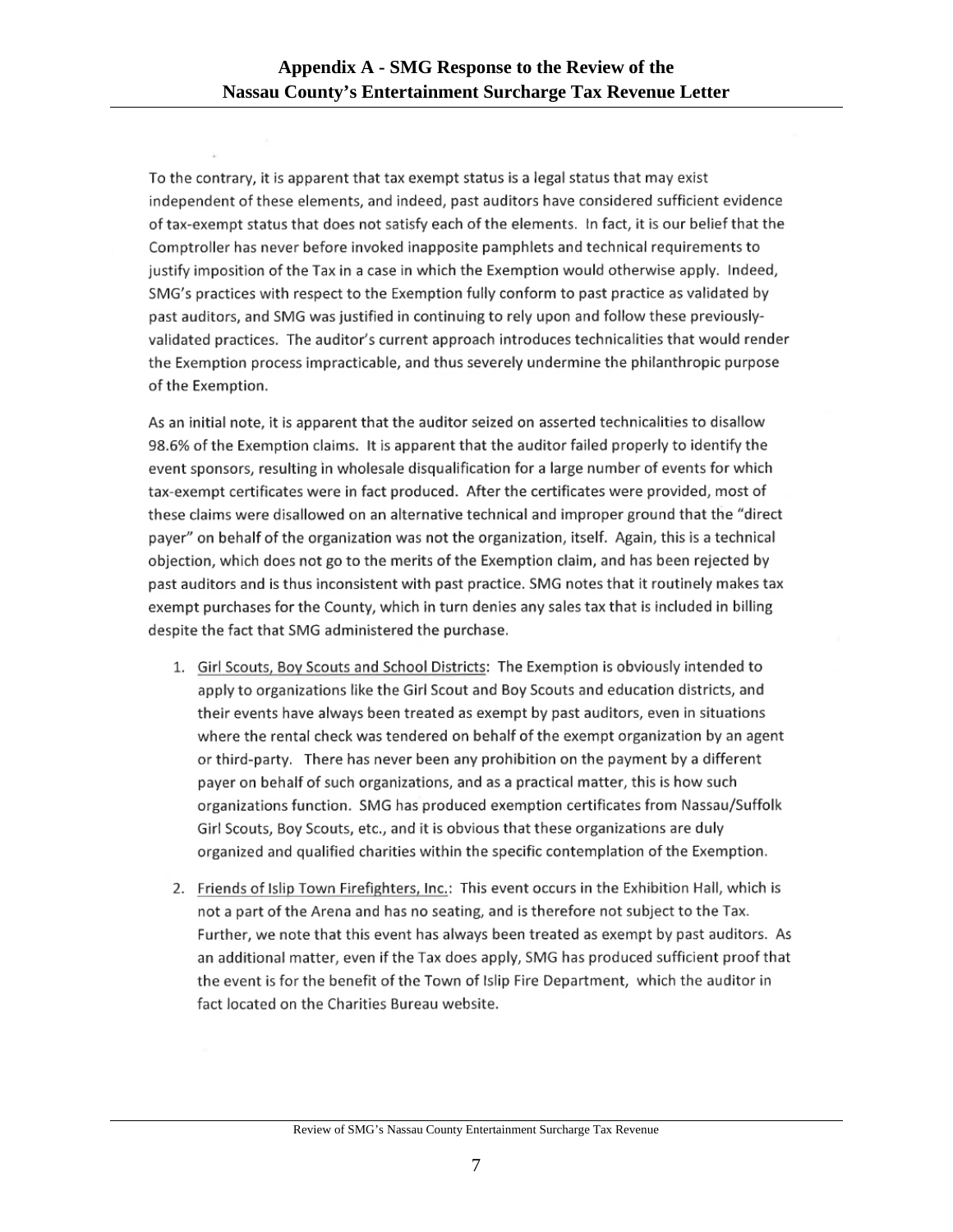3. Long Island Boat Show: Like the Firefighter event, this event occurs in the Exhibition Hall, which is not a part of the Arena and has no seating, and is therefore not subject to the Tax. Further, this event has always been treated as tax-exempt, and SMG produced a letter sufficiently proving tax-exempt status (the organization supports educational purposes).

In summary, it is SMG's position that the operator has observed all requirements of the law in accordance with past practice, and has properly collected all Tax with the exception of, at most, 1824 tickets, which tax liability is more than offset by the payment of taxes with respect to Exhibition Hall events which are not subject to the Tax.

Best regards,

Jaun M. Cuhane

Dawn Culhane Director of Finance Nassau Coliseum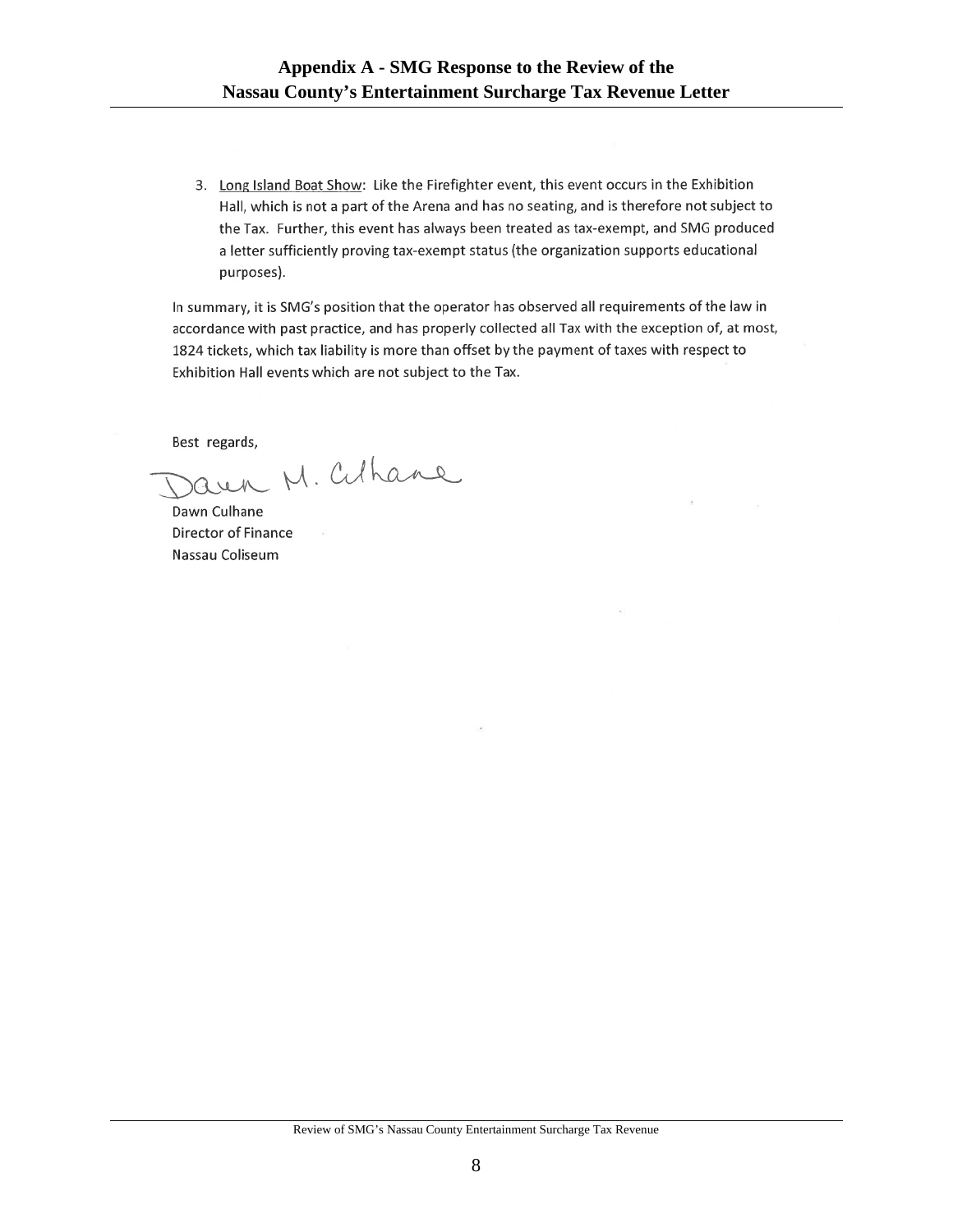# **Appendix B - Auditor's Follow Up to SMG's Response to the Review of the Nassau County's Entertainment Surcharge Tax Revenue**

# *Auditor's Follow Up:*

*We reiterate that SMG should remit the surcharge taxes of \$176,523 to the County for the 66,704 tickets not reported on the tax return.* 

*SMG should issue tax-exempt tickets only to legitimate charity organizations that have valid taxexempt certificates and are paid directly by the organization itself.* 

*New York Tax Law Chapter 179.210 states taxes may be collected in such means or manner as other taxes now collected and administered, or as provided by such local law, ordinance or resolution. Therefore tickets sold to tax-exempt organizations are required to comply with the New York State tax-exempt guidelines*<sup>11</sup>. SMG did not require valid documentation before *exempting ticket purchasers from the County Entertainment Tax. Its practice of allowing tickets to be tax-exempt based on an organization's "assumed" tax-exempt status without proper documentation (current Tax Exempt Certificate) and without the corresponding payment being made in the name of the organization is not acceptable.* 

*The group sales records kept by SMG (tax-exempt Excel files) were sent to the auditors. The auditors' review of these records found that the payer of record did not match the group name (a requirement for sales tax exemption) for 83% of the group sales. In most cases, the payer of record was an individual, and there was no indication that this individual had any affiliation*  with the charitable organization. This discrepancy accounted for the largest number of *disallowances. The tax-exempt guidelines require payments be made directly by the organization itself in order to be tax exempt.* 

*SMG's record keeping and verification procedures for tax-exempt tickets lacked detail and consistency. We noted the tax-exempt Excel files provided by SMG were poorly maintained and found SMG did not verify the validity of their tax-exempt sales. For example, the Excel files listed group names with no description (i.e. "2680959", "None"), tax ID numbers that could not be verified, and in some instances the tax ID numbers were missing entirely. The auditors found that SMG did not have controls in place to monitor the validity of tax-exempt certificates and ensure that payments were made directly by the organization itself to support the tax exemptions.* 

*With respect to the two promoters of the Long Island Boat and the Fire (EMS) shows that held events at the Exhibition Hall, the auditors found that events at the Exhibition Hall were subject to the surcharge tax, and neither promoter was a tax-exempt organization. Again, the past practice of allowing tax exemptions on tickets sold to certain organizations and events does not* 

 $\overline{a}$ 

<sup>&</sup>lt;sup>10</sup> New York Tax Law Chapter 179.2 (Section 1202(d)(iii)).<br><sup>11</sup> New York State Department of Taxation and Finance, Publication 843 (12/09), A Guide to Sales Tax in New York State for Exempt Organization, page 16.